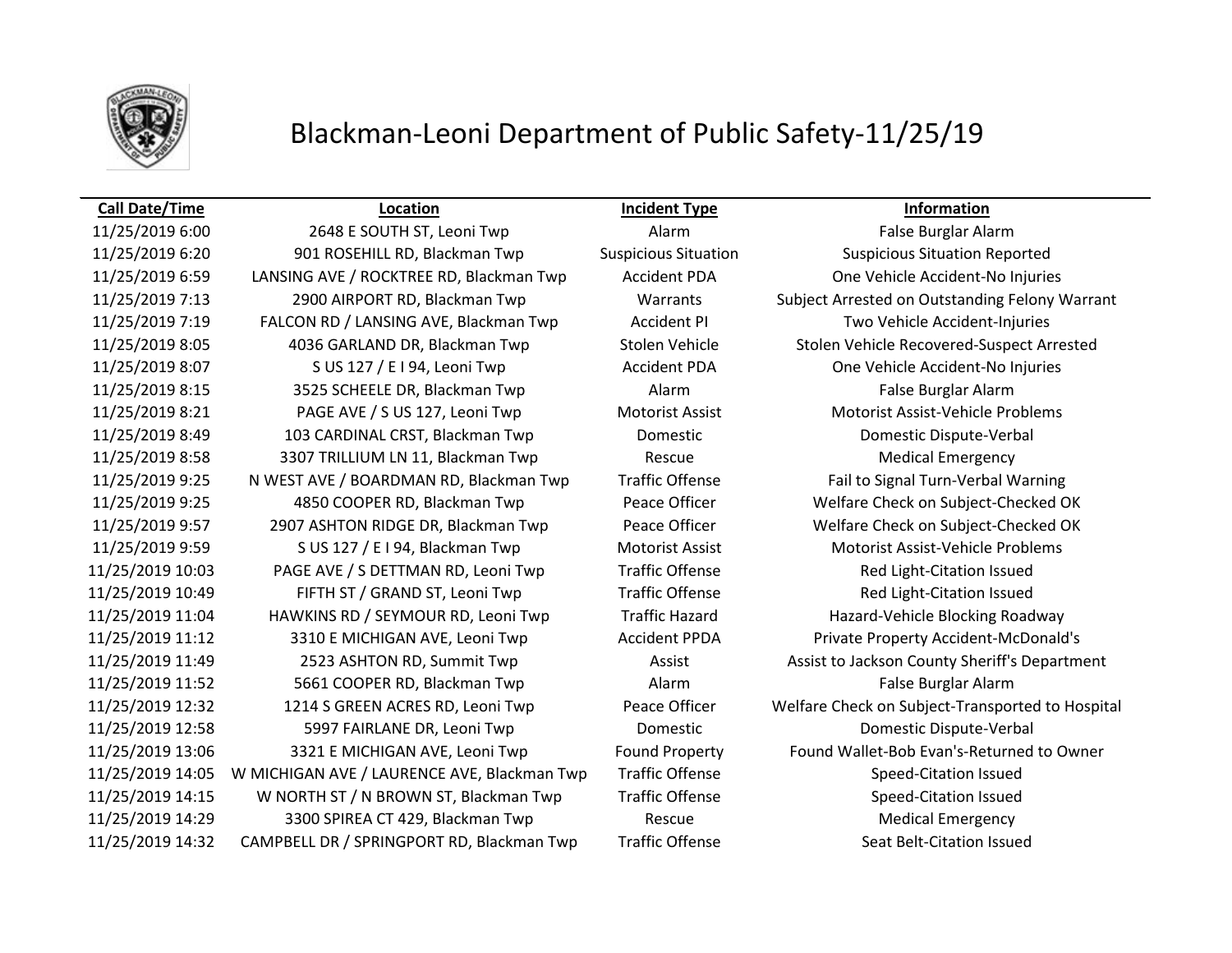

## Blackman-Leoni Department of Public Safety-11/25/19

### **Call Date/Time Location Incident Type Information**

11/25/2019 14:44 3210 BENT TREE LN, Blackman Twp Warrants Attempted Warrant Pick-Up-No Contact 11/25/2019 14:51 3546 CHERRY BLOSSOM DR, Blackman Twp Rescue Medical Emergency 11/25/2019 14:53 SHIRLEY DR / POPS CT, Blackman Twp Traffic Offense Speed-Citation Issued 11/25/2019 14:58 5261 N BOULDER ST, Blackman Twp Domestic Domestic Assault Reported 11/25/2019 15:08 2771 AIRPORT RD 124, Blackman Twp Rescue Medical Emergency 11/25/2019 15:32 1823 N SUTTON RD, Leoni Twp Domestic Domestic Assault Reported 11/25/2019 15:41 9355 E MICHIGAN AVE, Leoni Twp Traffic Hazard Hazard Hazard-Vehicle Blocking Roadway 11/25/2019 15:55 W PARNALL RD / SHIRLEY DR, Blackman Twp Accident PDA Two Vehicle Accident-No Injuries 11/25/2019 16:04 7014 DEWEESE RD, Blackman Twp Rescue Medical Emergency 11/25/2019 16:15 LANSING AVE / SHIRLEY DR, Blackman Twp Traffic Offense Equipment-Verbal Warning 11/25/2019 16:21 1181 FAIRFAX AVE, Leoni Twp Peace Officer Welfare Check on Subject-Checked OK 11/25/2019 16:22 336 CHEROKEE LN, Blackman Twp Peace Officer Welfare Check on Subject-Checked OK 11/25/2019 16:38 937 LONGFELLOW AVE, Blackman Twp Domestic Domestic Dispute-Verbal 11/25/2019 17:07 701 SUNSET DR, Blackman Twp Rescue Medical Emergency 11/25/2019 17:10 1140 NAPOLEON RD, Leoni Twp Conservation Illegal Dumping Reported 11/25/2019 17:12 40 N US 127, Leoni Twp Accident PI Four Vehicle Accident-Injuries 11/25/2019 17:13 4335 CLINTON RD, Blackman Twp Disorderly Trouble with Subject Refusing to Leave 11/25/2019 17:29 N ELM RD / OLEARY RD, Blackman Twp Accident PDA Two Vehicle Accident-No Injuries 11/25/2019 17:30 39 S US 127, Leoni Twp Accident PI One Vehicle Accident-Injuries 11/25/2019 17:30 S US 127 / E MICHIGAN AVE, Leoni Twp Rescue Rescue Medical Emergency 11/25/2019 17:33 1501 BOARDMAN RD, Blackman Twp Rescue Medical Emergency 11/25/2019 18:09 2501 HORN AVE, Blackman Twp Domestic Domestic Dispute-Verbal 11/25/2019 18:12 5609 POPLAR DR, Leoni Twp Domestic Domestic Dispute-Verbal 11/25/2019 18:38 3953 BLACKMAN RD, Blackman Twp Accident PDA One Vehicle Accident-No Injuries 11/25/2019 18:50 345 OAK GROVE AVE, Blackman Twp Rescue Medical Emergency

11/25/2019 14:40 SPRINGPORT RD / S US 127, Blackman Twp Traffic Offense Seat Belt-Citation Issued 11/25/2019 16:30 1823 N SUTTON RD, Leoni Twp Warrants Subject Arrested on Outstanding Felony Warrant 11/25/2019 17:11 1826 W FRANKLIN ST, Summit Twp Assist Assist to Jackson County Sheriff's Department